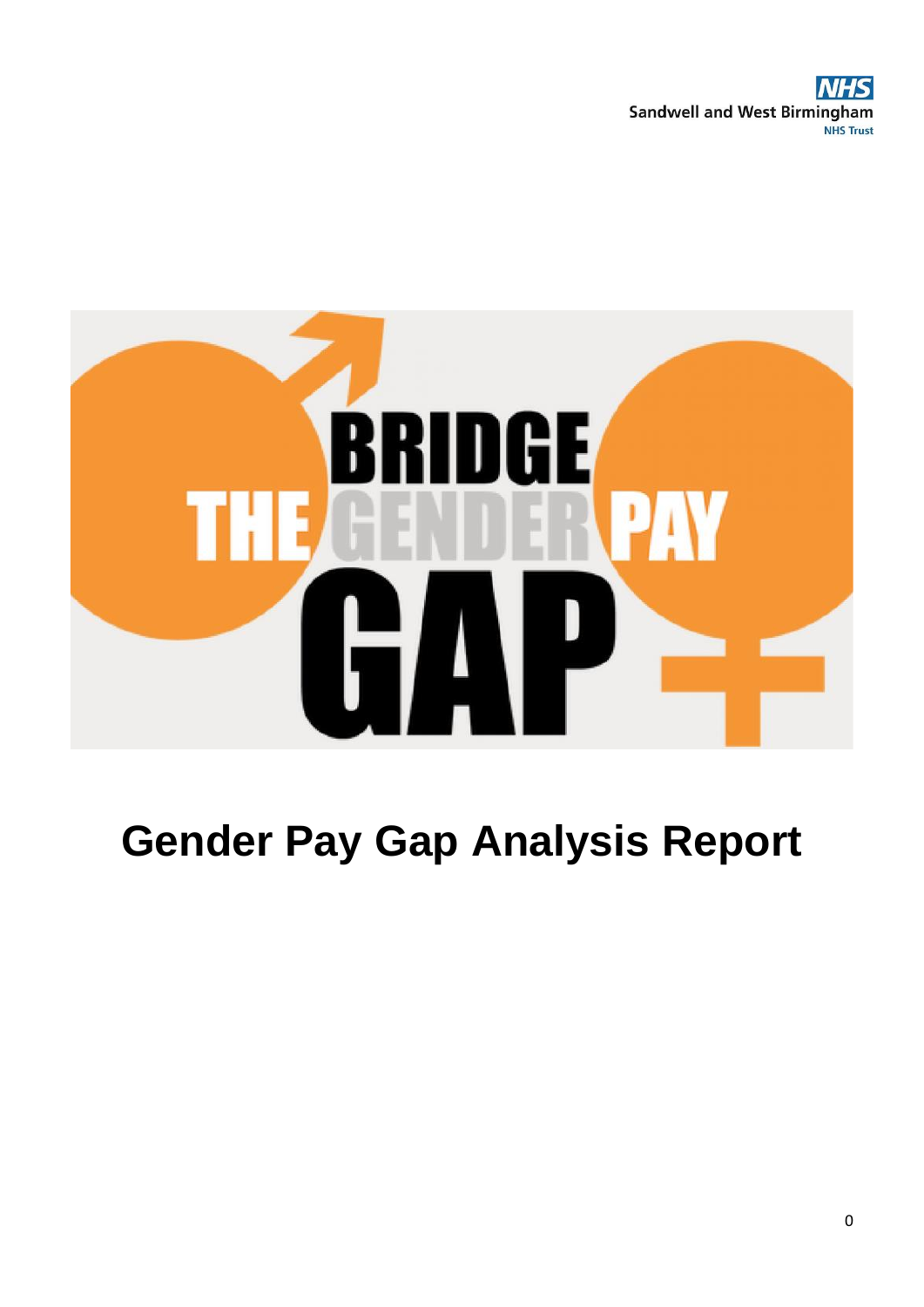# **Contents**

# Page number

| 1.0 What is the gender pay gap report?                           | $\overline{2}$ |
|------------------------------------------------------------------|----------------|
| 2.0 The gender pay gap indicators                                | $2 - 3$        |
| 3.0 Our workforce context                                        | $4 - 5$        |
| 4.0 Our results using 31 <sup>st</sup> March 2021 as a snap shot | $5-6$          |
| 5.0 Pay gap by Age                                               | $6 - 7$        |
| 6.0 Pay gap by Ethnicity                                         | $\overline{7}$ |
| 7.0 Pay gap by Disability                                        | $\overline{7}$ |
| 8.0 Pay gap by Sexuality                                         | $\overline{7}$ |
| 9. 0 Recommendations for further consideration                   | 8              |
| Appendix 1 - Our Gender Pay Gap Report Data 2019 and 2020        | 9              |
| Appendix 2 – Proportion of women and men in each pay quartile    | 10             |
| Appendix 3 - Median hourly pay gap                               | 11             |
| Appendix 4 – Mean hourly pay gap                                 | 12             |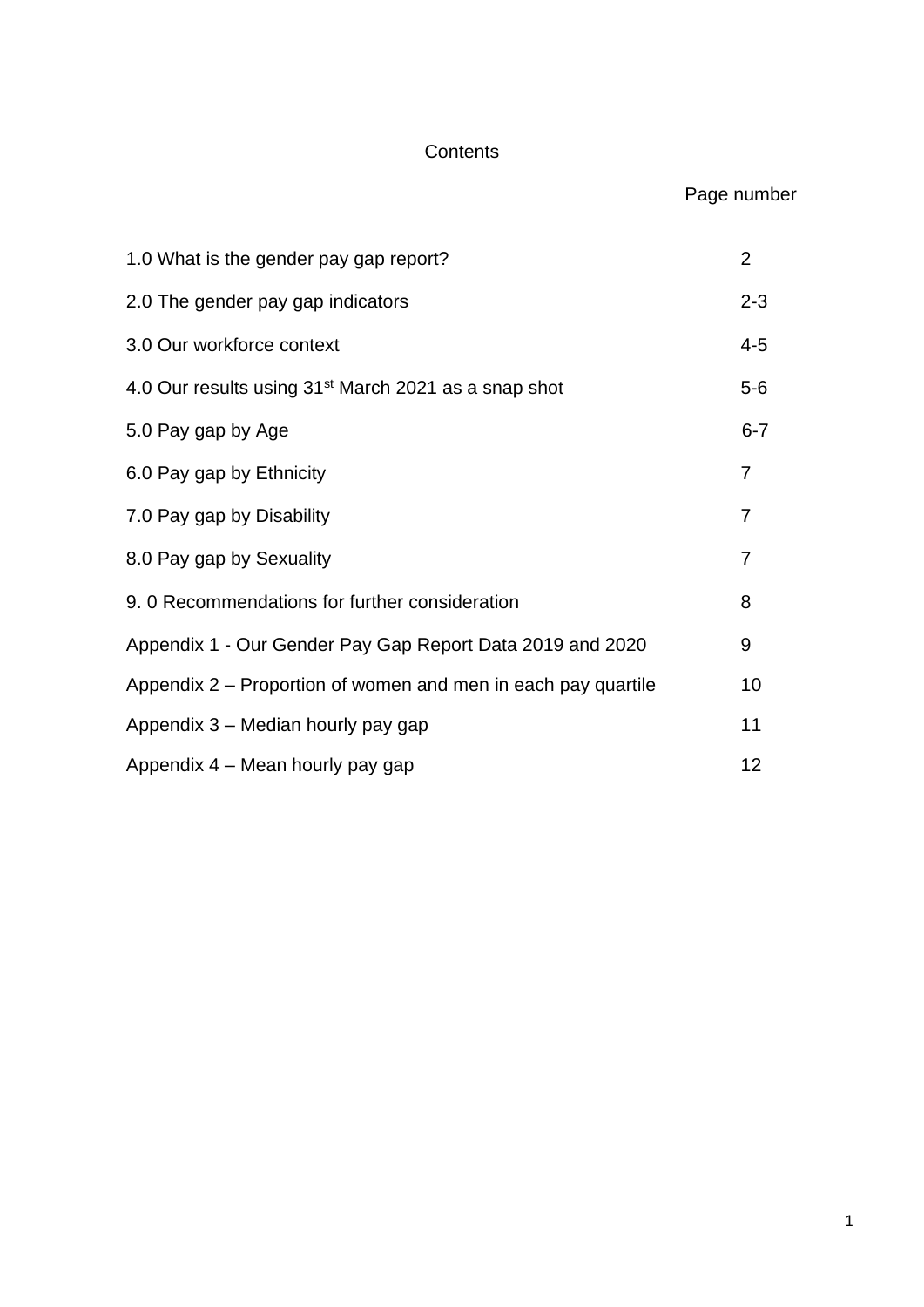# **2020/21 Gender Pay Gap (31 March 2021 snapshot)**

## **1.0 What is the gender pay gap report?**

Gender pay reporting legislation requires all employers with 250 or more employees from April 2017 to publish statutory calculations every year showing how large the pay gap is between male and female employees within their organisations.

There are two sets of regulations. The first is primarily for the private and voluntary sectors (taking effect from  $5<sup>th</sup>$  of April 2017) and the second is primarily for the public sector (taking effect from 31<sup>st</sup> of March 2017).

Under both sets of regulations, employers will have up to 12 months to publish their gender pay gaps. A snapshot of data was taken using the NHS Electronic Staff Records system, a specific update (update 39) was completed in December 2017 to allow trusts to produce the data required by the legislation.

The results must be published on both our trust website and a government run website. This data must be uploaded no later than the 31<sup>st</sup> of March. Organisations must, where applicable, have results confirmed in a written statement by an appropriate person, such as a chief executive.

While employers may already be taking steps to improve gender equality and reduce or eliminate their gender pay gap, this process will support and encourage action.

Gender pay reporting is different to equal pay- equal pay deals with the pay differences between men and women who carry out the same jobs, similar jobs or work of equal value. It is unlawful to pay people unequally because they are a man or a woman.

The gender pay gap shows the difference in the average pay between all men and women in our workforce. If a workforce has a particularly high gender pay gap, this can indicate there may a number of issues to deal with, and the individual calculations may help to identify what those issues are.

The NHS terms and conditions of service handbook contain the national agreements on pay and conditions of service for NHS staff other than very senior managers and medical staff.

Job evaluation (JE) enables jobs to be matched to national job profiles or allows trusts to evaluate jobs locally, to determine in which Agenda for Change pay band a post should sit.

## **2.0 The gender pay gap indicators**

The Trust must publish six calculations showing our:

- Average gender pay gap as a mean average
- Average gender pay gap as a median average
- Average bonus gender pay gap as a mean average
- Average bonus gender pay gap as a median average
- Proportion of males receiving a bonus payment and proportion of females receiving a bonus payment
- Proportion of males and females when divided into four groups ordered from lowest to highest pay.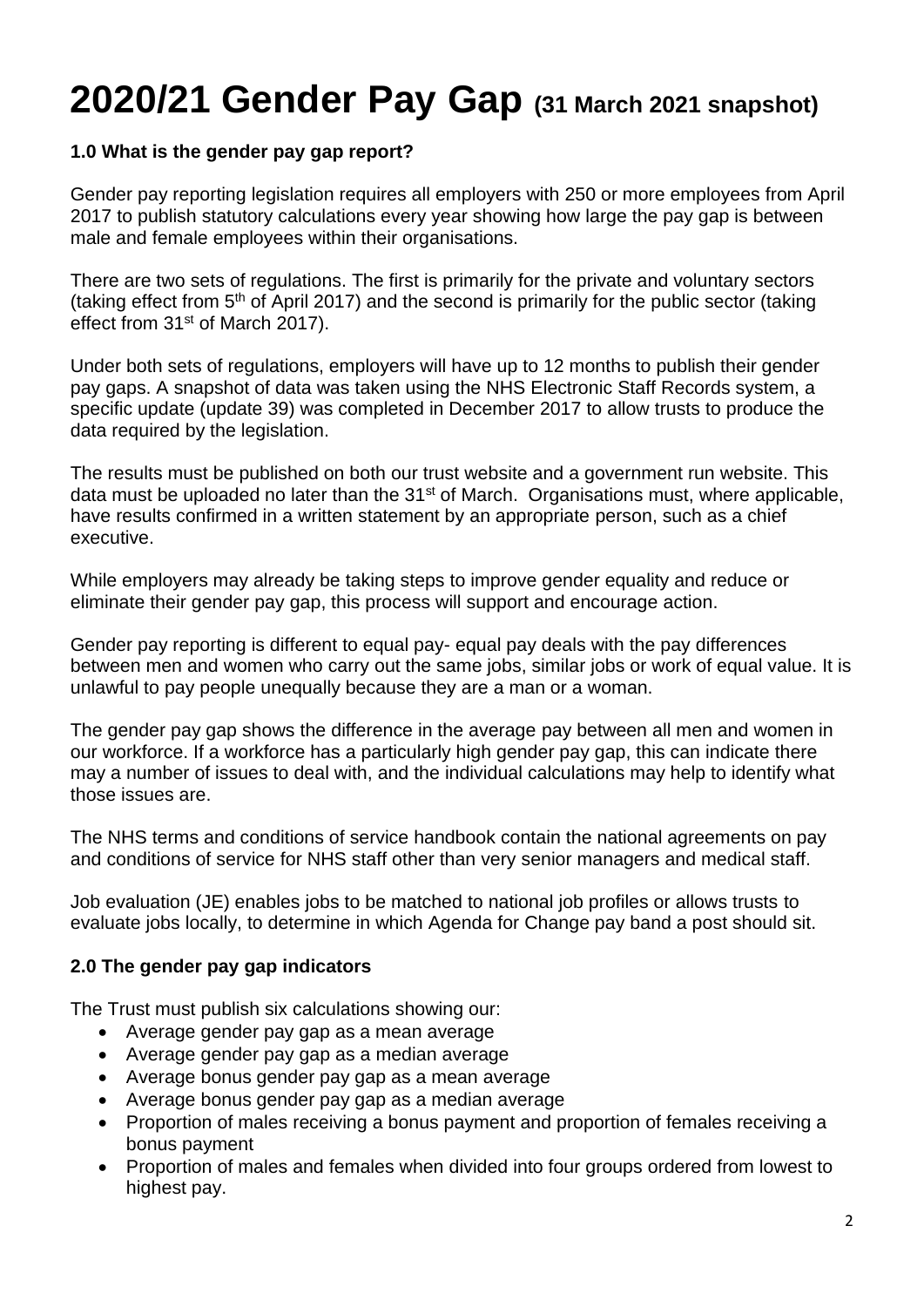**2.1** As you see the calculations use two types of averages;

The **Mean**, commonly known as the average, is calculated when you add up the wages of all employees and divide the figure by the number of employees. The mean gender pay gap is the difference between mean male pay and mean female pay. For example, if the hourly gender pay gap at a company is 32%, then for every £100 earned by a man a woman would earn £68.

The **Median** is the figure that falls in the middle of a range when everyone's wages are lined up from smallest to largest. The median gap is the difference between the employee in the middle of the range of male wages and the middle employee in the range of female wages.

The **Median** is typically a more representative figure as the mean can be skewed by outlying figures. A large difference between the mean and the median can be indicative of inequality at either end of the pay spectrum.

**2.2** The results from the above calculations must be displayed on the Trust's website and be maintained for a minimum of three years, although the Trust could decide to maintain it for longer than this in order to demonstrate long-term progress.

This reports sets out the above calculations as at the snapshot date of 31st March 2021. In line with the Trust's ongoing commitment to equality, diversity and inclusion the pay gap has also been analysed by the protected characteristics; age, ethnicity, disability and sexuality for the first time this year.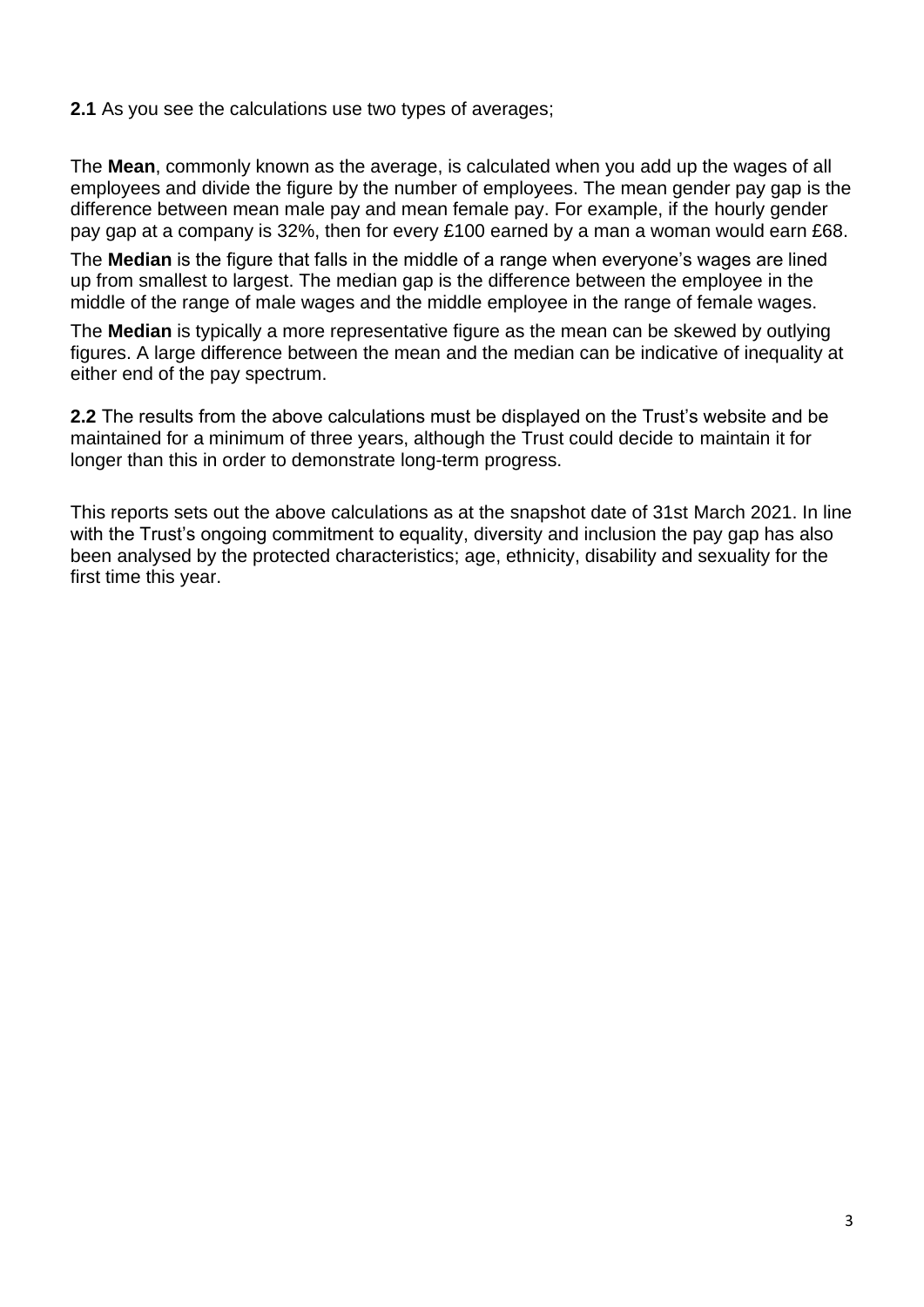## **3.0 Our workforce context**

At the time of the snap shot was taken we had 7,189 employees, the gender split within the overall workforce at that time consisted of 1,572 (21.9%) male colleagues and 5,617 (78.1%) female colleagues.

In terms of the Gender Pay Gap for all staff, the mean and median figures for the reporting periods 2018, 2019 and 2020 are shown in the table below. We did not officially report Until 2018 (overall employer compliance with the regulations at 100% by Aug 1<sup>st</sup> 2018 –Government Equalities Office)

| 2018/19     |               | 2019/20     |               | 2020/21     |               |
|-------------|---------------|-------------|---------------|-------------|---------------|
| <b>Mean</b> | <b>Median</b> | <b>Mean</b> | <b>Median</b> | <b>Mean</b> | <b>Median</b> |
| 24.55%      | 20.55%        | 27.22%      | 9.51%         | 27.09%      | 13.67%        |

Mean and Median Pay Gap for 2018 – 2020

This table above shows that the mean pay gap widened by 2.67% from 2018 to 2019 but has closed by 0.13% from 2019 to 2020. The median pay gap closed by 11.04% from 2018 to 2019 but has widened by 4.16% from 2019 to 2020.

## **Mean Hourly Rates for 2021**

|                     |                        |            |      | Lower  |      | <b>Lower Middle</b> |      | <b>Higher Middle</b> |      | Higher        |
|---------------------|------------------------|------------|------|--------|------|---------------------|------|----------------------|------|---------------|
| All<br><b>Staff</b> | Mean<br>Hourly<br>Rate | Pay<br>Gap | No.  | $\%$   | No.  | $\%$                | No.  | $\frac{9}{6}$        | No.  | $\frac{9}{6}$ |
| Female              | 16.10                  | 27.09%     | 1447 | 80.61% | 1483 | 82.30%              | 1528 | 85.27%               | 1159 | 64.29%        |
| Male                | 22.08                  |            | 348  | 19.39% | 319  | 17.70%              | 264  | 14.73%               | 641  | 35.61%        |

## Mean Gender Pay Gap for All Staff

| <b>AfC</b> | Mean<br>Hourly<br>Rate | Pay Gap  |
|------------|------------------------|----------|
| Female     | 15.52                  | $-1.22%$ |
| Male       | 15.33                  |          |

| <b>Medical</b><br><b>Staff</b> | <b>Mean</b><br>Hourly<br>Rate | Pay Gap |
|--------------------------------|-------------------------------|---------|
| Female                         | 30.72                         | 16.62%  |
| Male                           | 36.84                         |         |

Mean Gender Pay Gap for AfC Staff Mean Gender Pay Gap for Medical Staff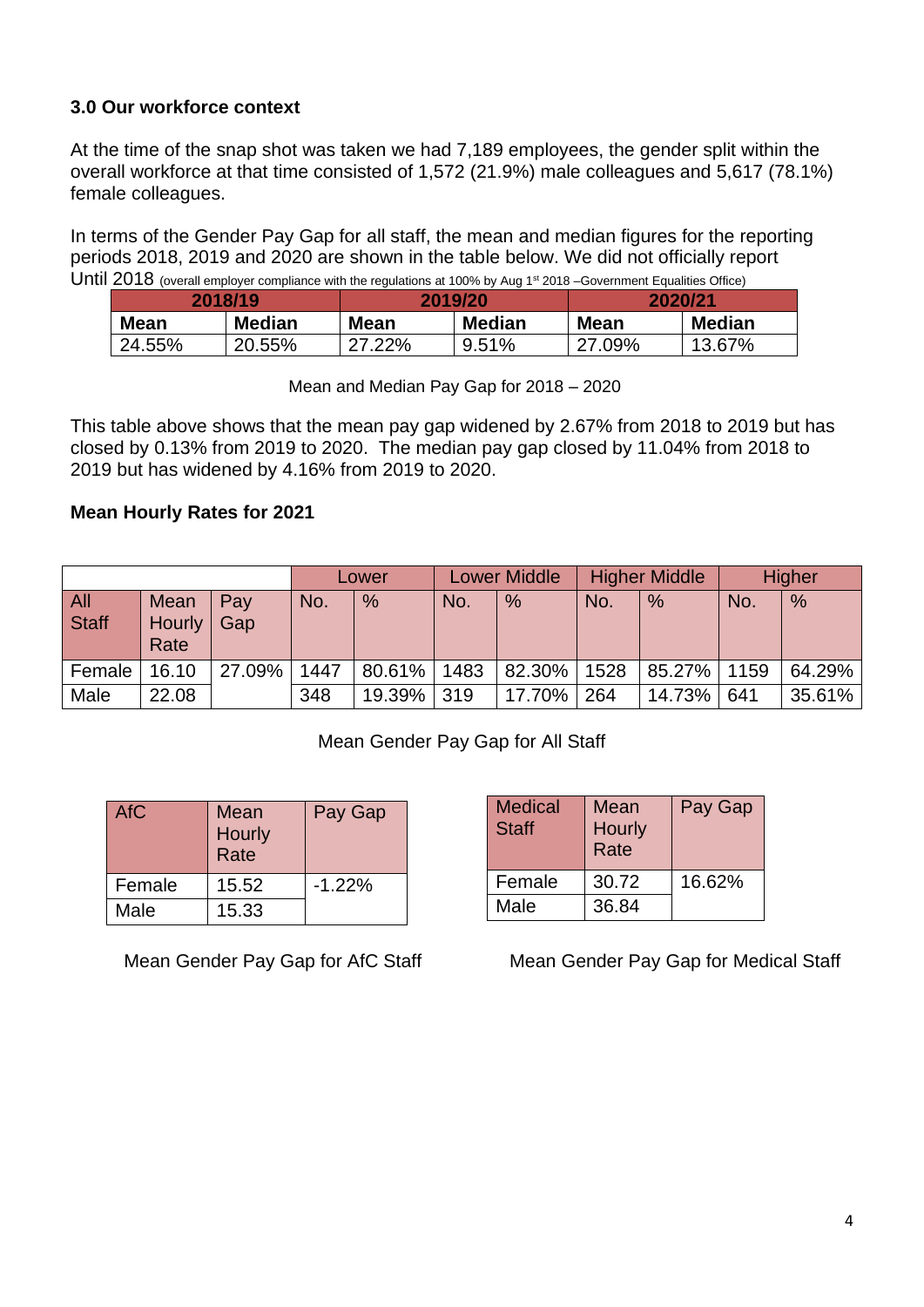## **Median Hourly Rates for 2021**

|        |                |        |      | Lower  |      | <b>Lower Middle</b> |      | <b>Higher Middle</b> |      | <b>Higher</b> |
|--------|----------------|--------|------|--------|------|---------------------|------|----------------------|------|---------------|
| AII    | <b>Median</b>  | Pav    | No.  | $\%$   | No.  | $\%$                | No.  | $\frac{0}{0}$        | No.  | $\frac{9}{6}$ |
| Staff  | Hourly<br>Rate | Gap    |      |        |      |                     |      |                      |      |               |
|        |                |        |      |        |      |                     |      |                      |      |               |
| Female | 14.50          | 13.67% | 1447 | 80.61% | 1483 | 82.30%              | 1528 | 85.27%               | 1159 | 64.29%        |
| Male   | 16.79          |        | 348  | 19.39% | 319  | 17.70%              | 264  | 14.73%               | 641  | 35.61%        |

Median Gender Pay Gap for All Staff

In order to calculate the pay quartiles used in the table above we must show the percentage of men and women full-pay relevant employees in four equal sized groups of employees based on their hourly pay.

| AfC    | <b>Median</b><br><b>Hourly</b><br>Rate | Pay Gap |
|--------|----------------------------------------|---------|
| Female | 14.17                                  | 10.93%  |
| Male   | 12.77                                  |         |

| <b>Medical</b><br><b>Staff</b> | Median<br>Hourly<br>Rate | Pay<br>Gap |
|--------------------------------|--------------------------|------------|
| Female                         | 26.33                    | 23.58%     |
| Male                           | 36.84                    |            |

Median Gender Pay Gap for AfC Staff Median Gender Pay Gap for Medical Staff

## **Bonus Pay Rates for 2021 these relate to the Clinical Excellence Awards**

|        | <b>Mean</b><br><b>Bonus Rate</b> | Pay Gap |
|--------|----------------------------------|---------|
| Female | £7,544                           | 48.72%  |
| Male   | £14,712                          |         |

|        | <b>Median</b><br><b>Bonus</b><br>Rate | Pay Gap |
|--------|---------------------------------------|---------|
| Female | £6,032                                | 33.33%  |
| Male   | £9,048                                |         |

Mean Bonus pay gap Median Bonus pay gap

## **4.0 Our Results using 31st March 2021 as a snap shot**

## **a) Average Gender Pay Gap – as a mean average**

**Overall** 

|                      | <b>Female Staff</b> | <b>Male Staff</b> | % Difference |
|----------------------|---------------------|-------------------|--------------|
| <b>All Staff</b>     | £16.10              | £22.08            | 27.09%       |
| <b>AfC Staff</b>     | £15.52              | £15.33            | $-1.22%$     |
| <b>Medical Staff</b> | £30.72              | £36.84            | 16.62%       |

## **b) Average Gender Pay Gap – as a median average**

#### **Overall**

|                      | <b>Female Staff</b> | <b>Male Staff</b> | % Difference |
|----------------------|---------------------|-------------------|--------------|
| <b>All Staff</b>     | £14.50              | £16.79            | 13.67%       |
| <b>AfC Staff</b>     | £14.17              | £12.77            | $-10.93%$    |
| <b>Medical Staff</b> | £26.33              | £34.46            | 23.58%       |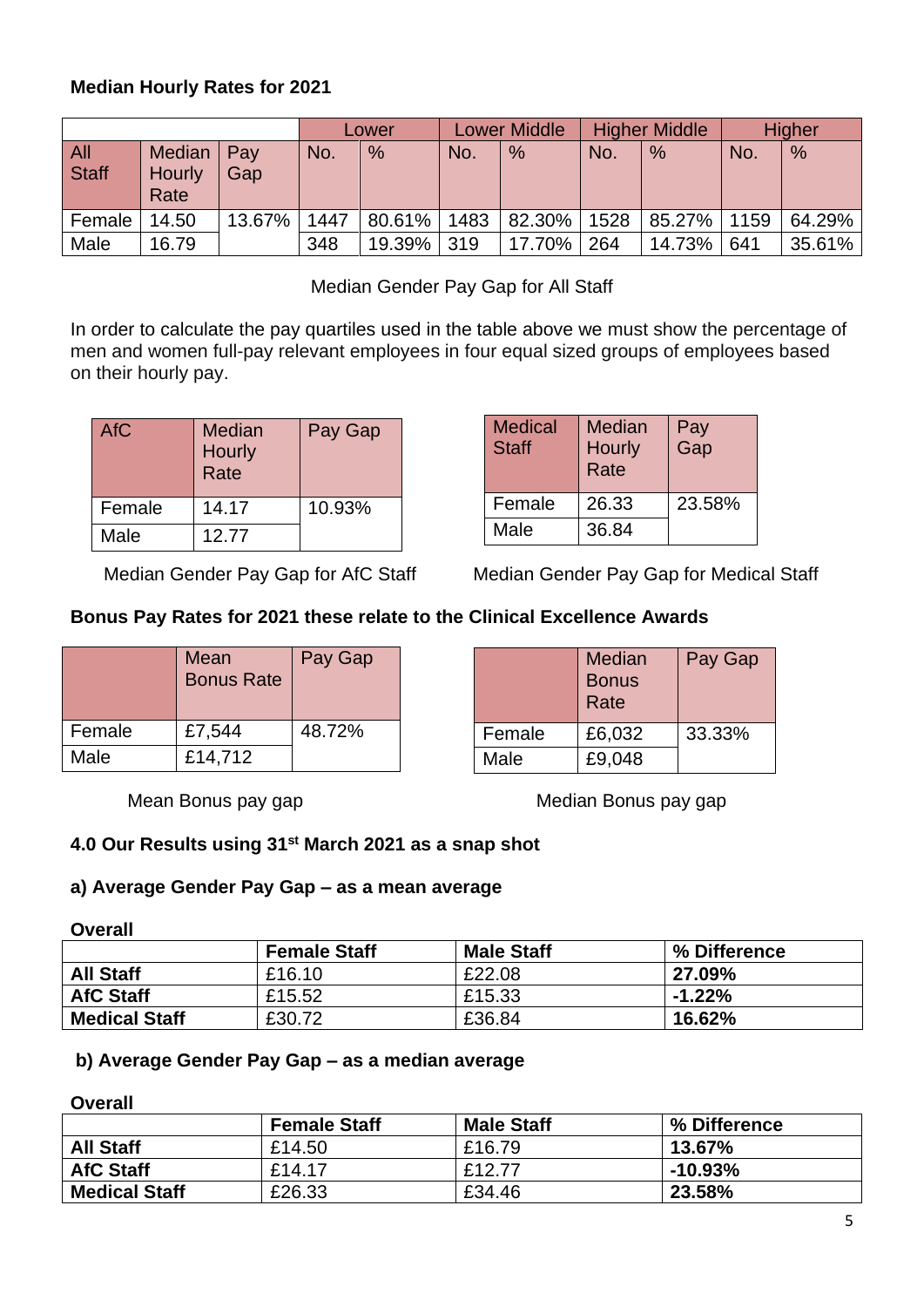## **c) Average Bonus Gender Pay Gap - as a mean average**

| <b>Female Staff</b> | <b>Male Staff</b> | % Difference |
|---------------------|-------------------|--------------|
| £7,544.00           | £14,712.00        | 48.72%       |

## **d) Average Bonus Gender Pay Gap - as a median average**

| <b>Female Staff</b> | <b>Male Staff</b> | % Difference |
|---------------------|-------------------|--------------|
| £6,032.00           | £9,048.00         | 33.33%       |

## **e) Proportion of males and females when divided into four groups ordered from lowest to highest pay**

| <b>All Staff</b>    | Female | <b>Male</b> |
|---------------------|--------|-------------|
| Lower               | 80.61% | 19.39%      |
| <b>Lower Middle</b> | 82.30% | $17.70\%$   |
| <b>Upper Middle</b> | 85.27% | 14.73%      |
| <b>Upper</b>        | 64.39% | $35.61\%$   |

## **5.0 Pay Gap by Age**

**5.1** One of the reasons for differences in the gender pay gap between age groups is that women over 40 years are more likely to work in lower-paid occupations and, compared with younger women are less likely to work as managers, directors or senior officials. This is evidenced by the Government Equalities Office report 'Reducing the gender pay gap and improving gender equality in organisations: Evidence-based actions for employers'

**5.2** The Trust's gender pay gap across employee age cohorts was thus calculated. The results are set out below.

| <b>All Staff</b>  | <b>Mean</b> | <b>Median</b> |
|-------------------|-------------|---------------|
| <b>Male</b>       | £22.09      | £16.80        |
| <b>Female</b>     | £16.11      | £14.50        |
| <b>Difference</b> | £5.99       | £2.30         |
| Pay Gap %         | 27.09%      | 13.67%        |

Mean and Median pay gap for all staff Staff Neadcount for all ages

| 16-20             | <b>Mean</b> | <b>Median</b> |
|-------------------|-------------|---------------|
| <b>Male</b>       | £10.06      | £10.42        |
| <b>Female</b>     | £8.51       | £9.62         |
| <b>Difference</b> | £1.55       | £0.80         |
| Pay Gap %         | 15.45%      | 7.69%         |

| $31 - 40$         | <b>Mean</b> | <b>Median</b> |
|-------------------|-------------|---------------|
| <b>Male</b>       | £21.09      | £19.21        |
| <b>Female</b>     | £16.86      | £15.59        |
| <b>Difference</b> | £4.23       | £3.63         |
| Pay Gap %         | 20.04%      | 18.87%        |

Mean and Median pay gap for age 31-40 Mean and Median pay gap for age 41-50

| <b>Headcount</b> |                                                                                           |      |      |      |      |     |
|------------------|-------------------------------------------------------------------------------------------|------|------|------|------|-----|
| <b>Gender</b>    | $51 -$<br>$61 -$<br>41-<br>$21 -$<br>$31 -$<br>$16 -$<br>20<br>50<br>30<br>80<br>40<br>60 |      |      |      |      |     |
| <b>Male</b>      | 26                                                                                        | 302  | 389  | 408  | 349  | 98  |
| <b>Female</b>    | 81                                                                                        | 1099 | 1256 | 1439 | 1404 | 338 |

| $21 - 30$         | <b>Mean</b> | <b>Median</b> |
|-------------------|-------------|---------------|
| <b>Male</b>       | £15.57      | £14.99        |
| <b>Female</b>     | £14.38      | £13.99        |
| <b>Difference</b> | £1.19       | £0.99         |
| Pay Gap %         | 7.66%       | 6.63%         |

Mean and Median pay gap for age 16-20 Mean and Median pay gap for age 21-30

| $41 - 50$         | <b>Mean</b> | <b>Median</b> |
|-------------------|-------------|---------------|
| <b>Male</b>       | £25.65      | £20.45        |
| <b>Female</b>     | £17.68      | £15.55        |
| <b>Difference</b> | £7.96       | £4.90         |
| Pay Gap %         | 31.05%      | 23.97%        |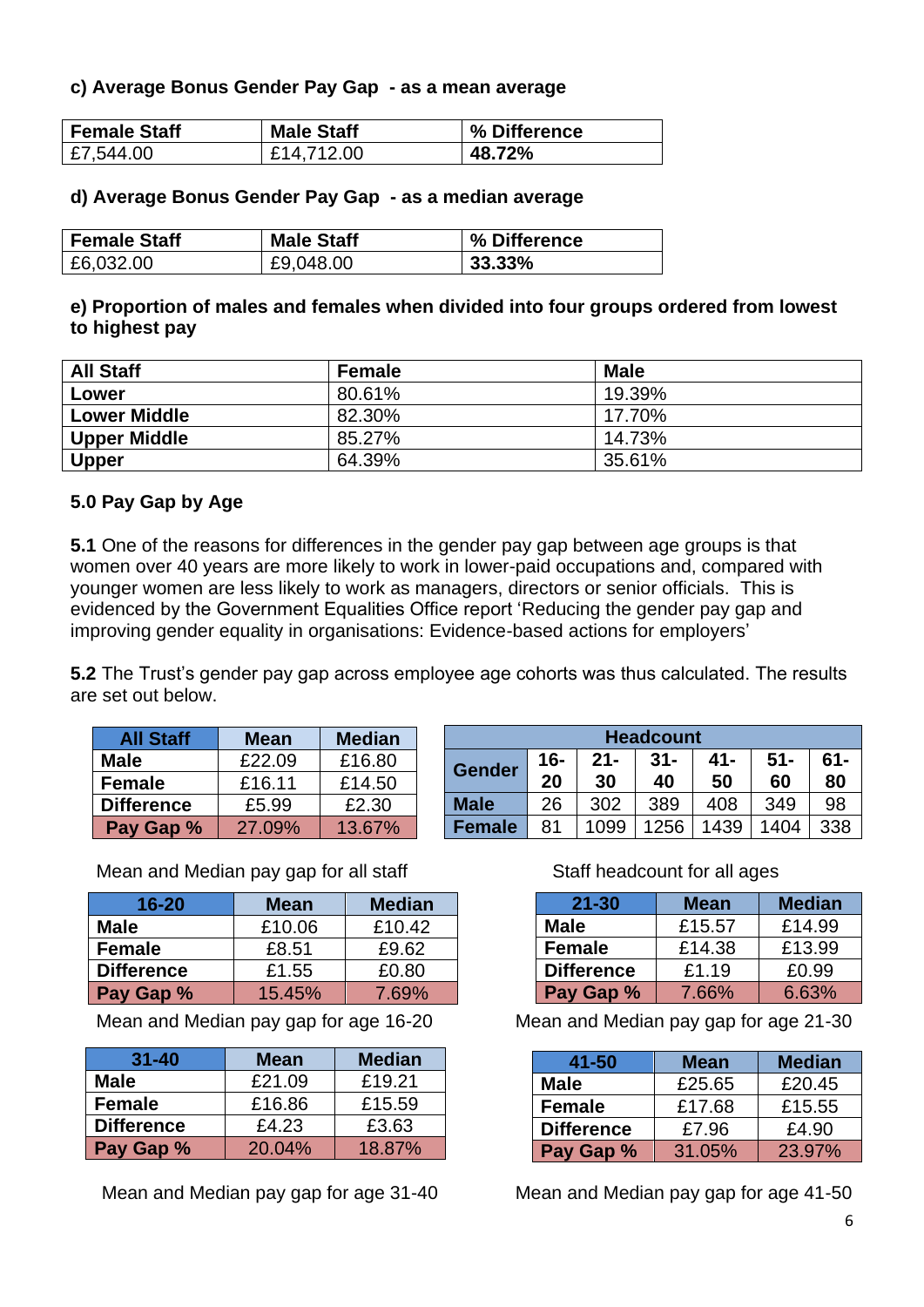| $51 - 60$         | <b>Mean</b> | <b>Median</b> |
|-------------------|-------------|---------------|
| <b>Male</b>       | £23.85      | £16.14        |
| <b>Female</b>     | £15.89      | £12.84        |
| <b>Difference</b> | £7.96       | £3.29         |
| Pay Gap %         | 33.37%      | 20.41%        |

## **6.0 Pay Gap by Ethnicity**

**6.1** For the purposes of this analysis staff were extracted from the sample if their ESR code for ethnic origin was recorded as either 'not stated' or 'undefined'. The results are set out below;

|                   | <b>Mean</b> | <b>Median</b> |
|-------------------|-------------|---------------|
| White             | £16.93      | £15.23        |
| <b>BAME</b>       | £18.15      | £15.10        |
| <b>Difference</b> | $-E1.22$    | £0.13         |
| Pay Gap %         | $-7.20%$    | $-0.87%$      |

Mean and Median pay gap by Ethnicity Headcount by Ethnicity

# **7.0 Pay Gap by Disability**

**7.1** In order to calculate the disability pay gap, the calculations were completed for non disabled staff and disabled staff, the results are set out below;

|                     | <b>Mean</b> | <b>Median</b> |
|---------------------|-------------|---------------|
| <b>Non-Disabled</b> | £17.34      | £15.18        |
| <b>Disabled</b>     | £15.45      | £13.92        |
| <b>Difference</b>   | £1.89       | £1.26         |
| Pay Gap %           | 10.92%      | 8.31%         |

Mean and Median pay gap for by Disability **Headcount by Disability** 

# **8.0 Pay Gap by Sexuality**

8.1 In order to calculate the sexuality pay gap, the calculations were completed for heterosexual staff and lesbian, gay or bisexual staff. The results were as follows. These should be interpreted with some action due to the relatively small sample size being observed.

|                     | Mean   | <b>Median</b> |
|---------------------|--------|---------------|
| <b>Heterosexual</b> | £16.82 | £15.25        |
| LGB                 | £15.89 | £15.41        |
| <b>Difference</b>   | £0.93  | $-£0.16$      |
| Pay Gap %           | 5.55%  | $-1.07\%$     |

Mean and Median pay gap by Sexuality **Headcount by Sexuality** 

| 61-80             | <b>Mean</b> | <b>Median</b> |
|-------------------|-------------|---------------|
| <b>Male</b>       | £28.26      | £15.31        |
| <b>Female</b>     | £14.88      | £12.15        |
| <b>Difference</b> | £13.38      | £3.15         |
| Pay Gap %         | 47.34%      | 20.61%        |

Mean and Median pay gap for age 51-60 Mean and Median pay gap for age 61-80

| White       | 3640 |  |
|-------------|------|--|
| <b>BAME</b> | 2847 |  |
|             |      |  |

**Headcount**

| <b>Headcount</b>        |      |  |
|-------------------------|------|--|
| Non-<br><b>Disabled</b> | 5578 |  |
| <b>Disabled</b>         | 197  |  |

| <b>Headcount</b>    |      |  |
|---------------------|------|--|
| <b>Heterosexual</b> | 4588 |  |
| LGB                 | 108  |  |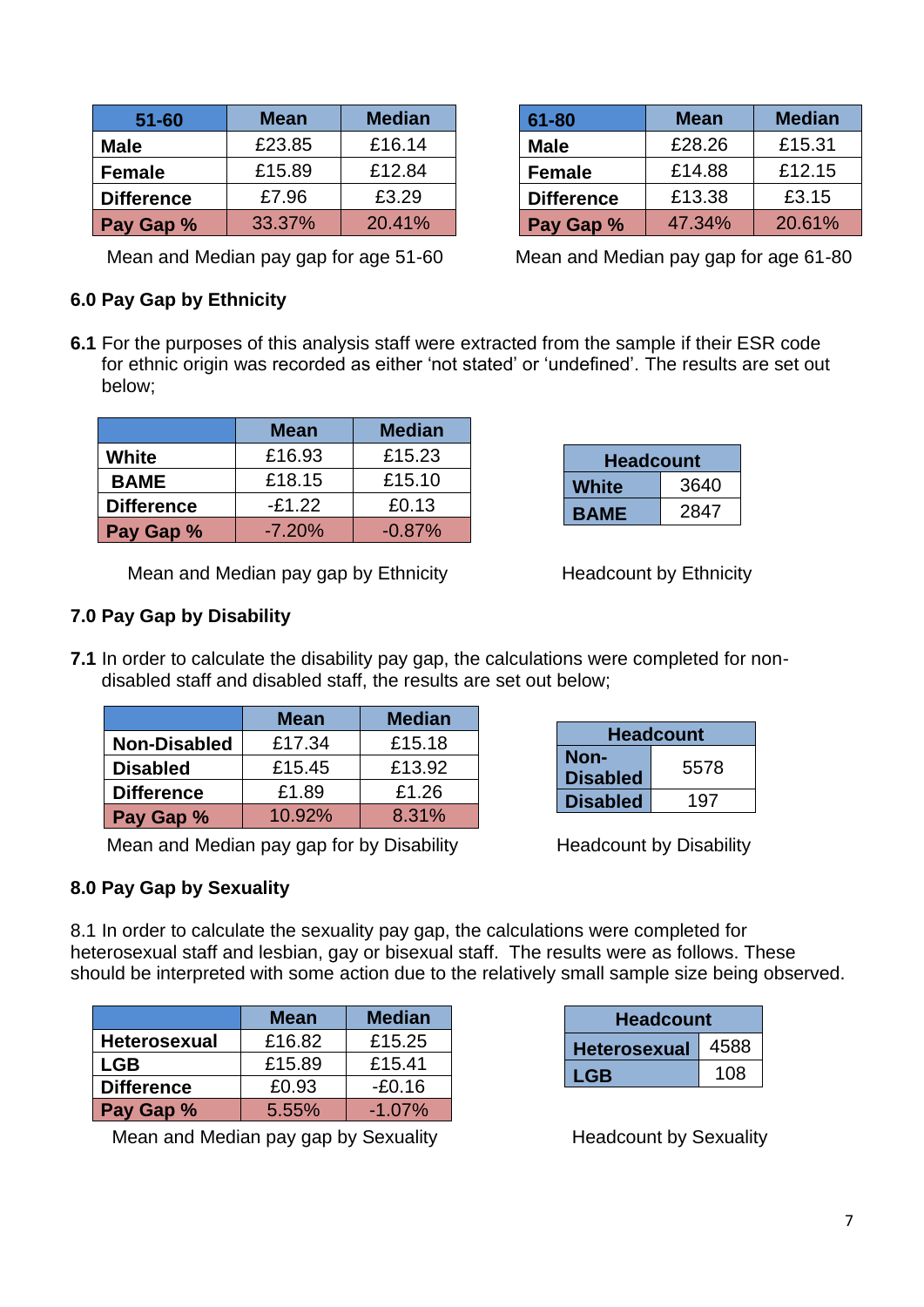## **9.0 Recommendations for further consideration:**

- 9.1 Identify individuals to form a 'Task and Finish' group to carry out further analysis of the data to identify where the biggest improvement to the gender pay gap can be made.
- 9.2 Robust action plan to be developed in response to the findings and reported to the People and OD Committee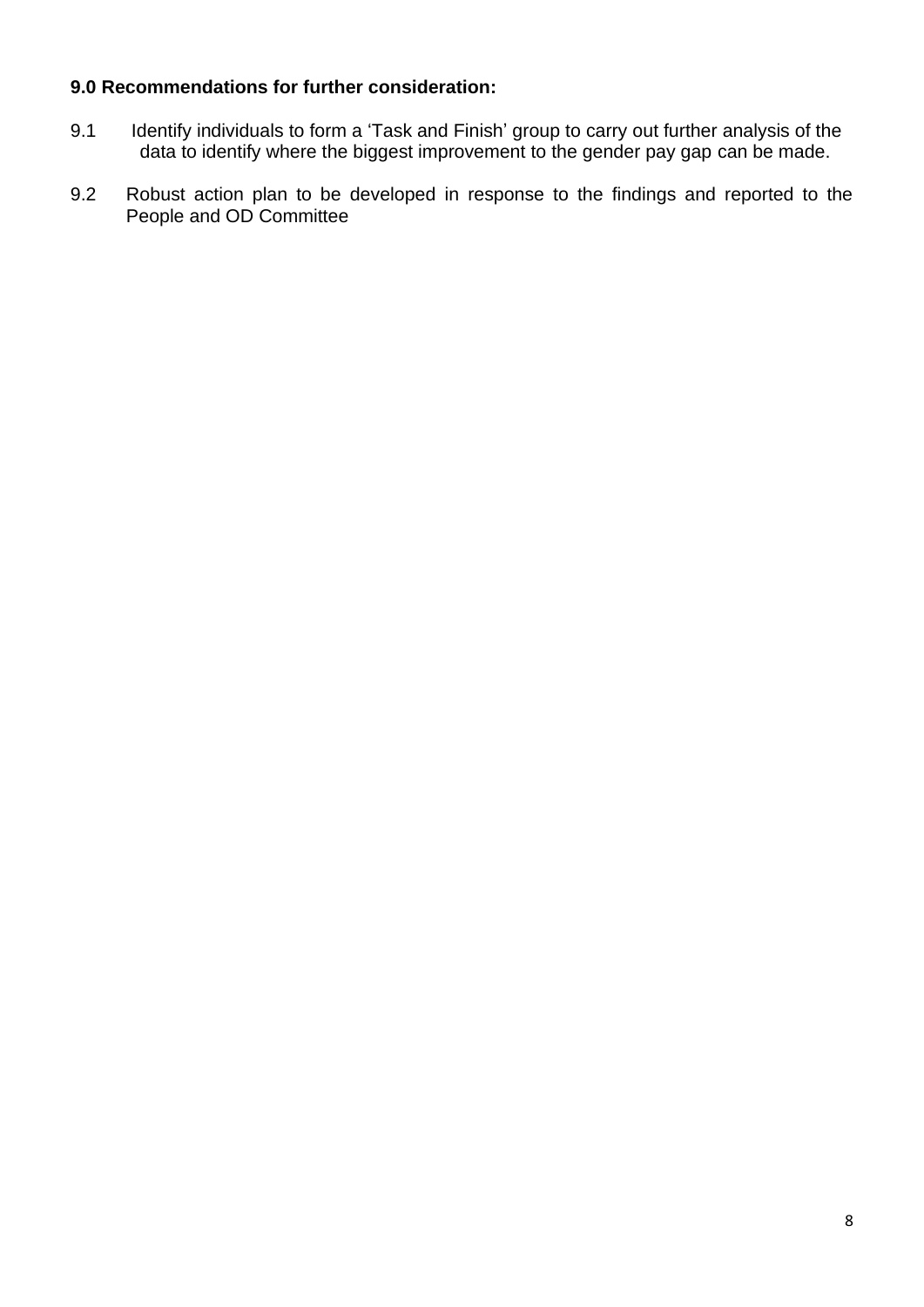## **Appendix 1 - Our Gender Pay Gap Report Data 2019/20 and 2020/21**

| <b>Our Trust Gender Pay Gap Data</b>                   | 2019/20      | 2020/21      |                       |                |
|--------------------------------------------------------|--------------|--------------|-----------------------|----------------|
|                                                        |              |              |                       |                |
| Difference in mean hourly rate of<br>pay               | 27.2%        | 27.09%       |                       |                |
| Difference in median hourly rate<br>of pay             | 9.5%         | 13.67%       |                       |                |
| Difference in mean bonus pay                           | 42.7%        | 48.72%       |                       |                |
| Difference in median bonus pay                         | 34.3%        | 33.3%        |                       |                |
| <b>Employees by pay quartile</b>                       | 2019/20 Male | 2020/21 Male | <b>2019/20 Female</b> | 2020/21 Female |
| <b>Upper Quartile</b>                                  | 34.2%        | 19.39%       | 65.8%                 | 80.61%         |
| <b>Upper Middle Quartile</b>                           | 15.4%        | 17.70%       | 84.6%                 | 82.30%         |
| <b>Lower Middle Quartile</b>                           | 17.4%        | 14.73%       | 82.6%                 | 85.27%         |
| <b>Lower Quartile</b>                                  | 19.9%        | 35.61%       | 80.1%                 | 64.39%         |
| Size of your organisation                              |              |              |                       |                |
| <b>Number of employees within</b><br>your organisation | 1487         | 1572         | 5357                  | 5617           |

The table above shows that whilst our mean pay gap has decreased by 0.11% the median gap has increased by 4.17%. Our mean bonus pay gap has increased by 6.02% and the median gap has decreased by 1%. The Percentage of females in the upper quartile pay bracket has increased by 14.81%.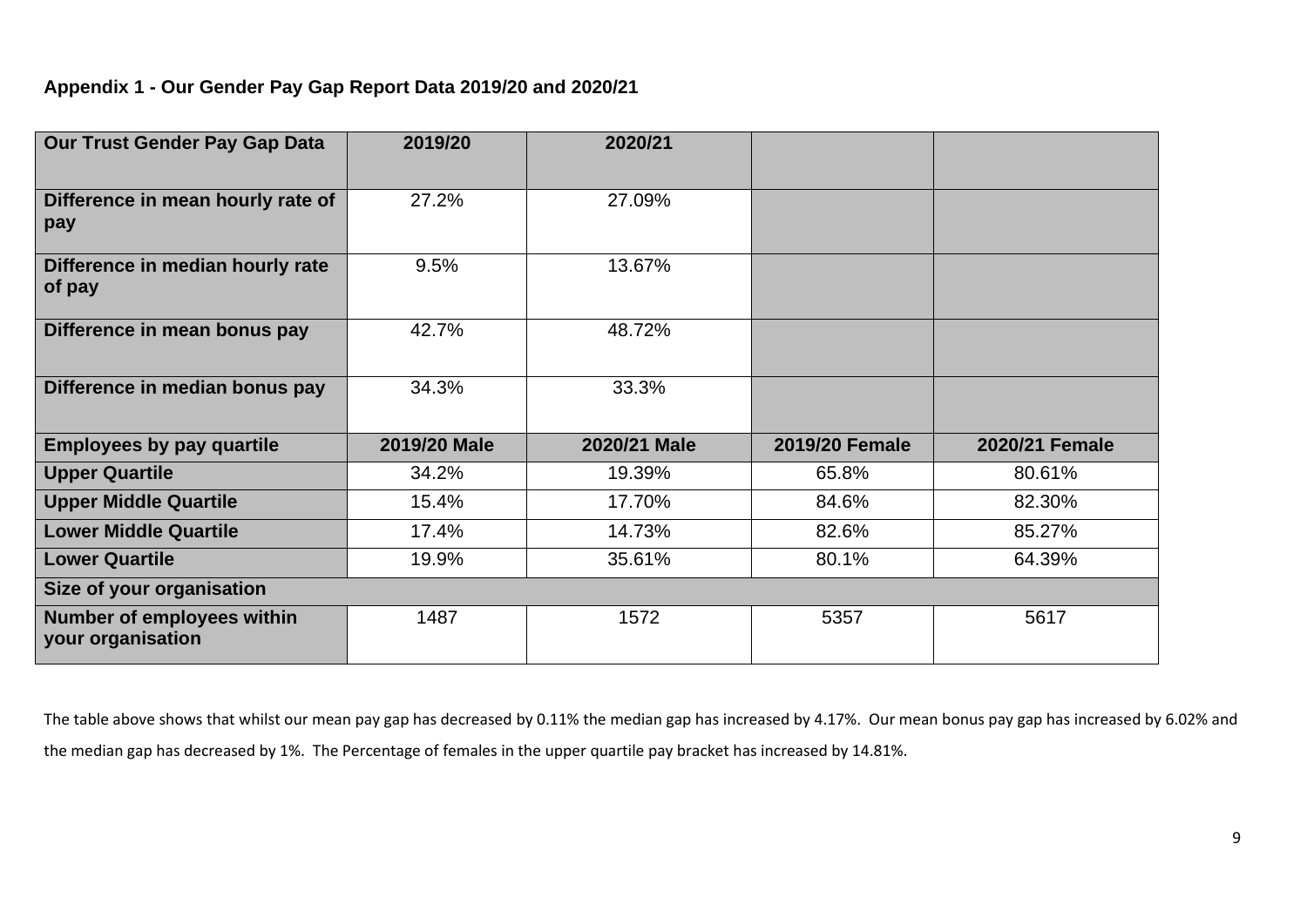## **Appendix 2 – Proportion of women and men in each pay quartile**

In our organisation women occupy **64.39%** of the highest paid jobs and **80.61%** of the lowest paid jobs

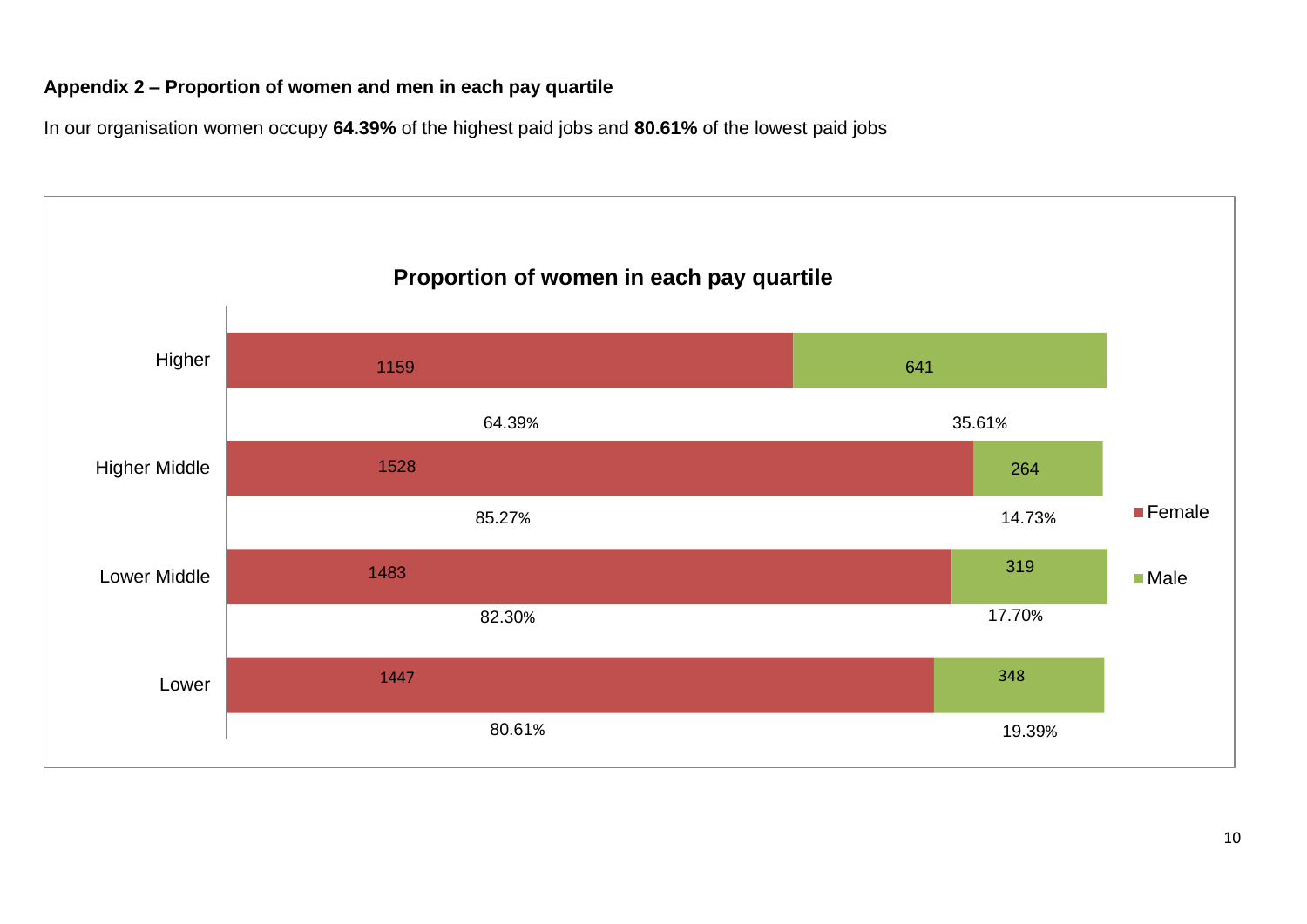# **Appendix 3 – Median hourly pay gap**

In our organisation, women earn **86p** for every **£1** that men earn when comparing median hourly wages. Their median hourly rate is **13.67%** lower than men's